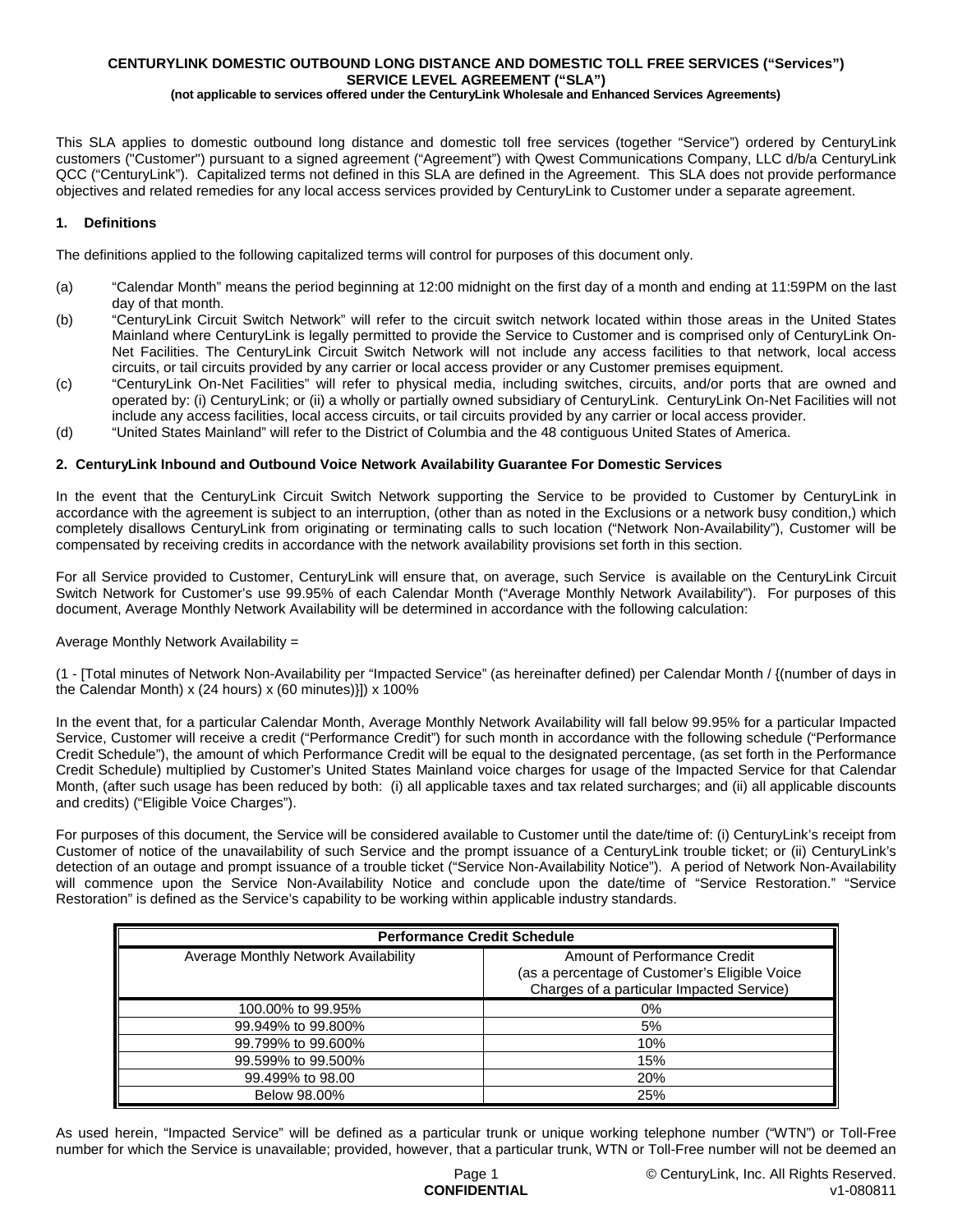"Impacted Service" in the event that the Service is unavailable to such trunk, WTN or Toll-Free number due to any event deemed an "Exclusion" (as hereinafter defined) or due to a network busy condition. Only failures on the CenturyLink Circuit Switch Network will be eligible for credits set forth in this section. Failures outside the CenturyLink Circuit Switch Network will not be deemed a period of network Non-Availability.

### **3. Domestic U.S. Dedicated Access Facilities Availability Guarantee**

In the event that the Domestic U.S. Dedicated access facilities, if any, provided by CenturyLink to Customer to connect the premises of Customer to the CenturyLink Circuit Switch Network are subject to an interruption (other than as noted herein) which prevents Customer from originating and terminating calls to such a location via the access facility ("Access Facility Non-Availability"), Customer will be compensated by receiving credits in accordance with the provisions set forth in this section. CenturyLink will ensure that, on average, such CenturyLink provided access facilities are available for Customer's use 99.50% of each Calendar Month ("Average Access Facility Availability"). For purposes of this document, Average Monthly Access Facility Availability will be determined in accordance with the following calculation:

### Average Monthly Access Facility Availability =

(1 - [Total minutes of Access Facility Non-Availability per CenturyLink provided access facility per Calendar Month) / {(number of days in the Calendar Month) x (24 hours) x (60 minutes)}]) x 100%

Subject to the Exclusions set forth herein, in the event that, for a particular Calendar Month, Average Monthly Access Facility Availability will fall below the percentage shown in the credit schedule included in this section, Customer will receive a credit equal to the lesser of: (i) the designated percentage, (as set forth in the schedule included in this section,) multiplied by Customer's United States Mainland voice charges for usage on the affected access facility for that Calendar Month (after such usage has been reduced by both: (a) all applicable taxes and tax related surcharges; and (b) all applicable discounts and credits, ("Eligible Usage Charges"); or (ii) \$1,000 for an access facility with a rate of DS-1 and \$2,500 for an access facility with a rate of DS-3 or above.

For purposes of this document, an access facility will be considered available to Customer until the date/time of: (i) CenturyLink's receipt from Customer of notice of the unavailability of such access facility and the prompt issuance of a CenturyLink trouble ticket; or (ii) CenturyLink's detection of an outage and prompt issuance of a trouble ticket ("Access Facility Non-Availability Notice"). A period of Access Facility Non-Availability will commence upon the Access Facility Non-Availability Notice and conclude upon the date/time of "Access Facility Restoration." "Access Facility Restoration " is defined as the access facility's capability to be working within applicable industry standards.

| Credit Schedule for DS-1 and DS-3 or greater Access Facility Availability |             |                                                                                                   |
|---------------------------------------------------------------------------|-------------|---------------------------------------------------------------------------------------------------|
| <b>Upper Level</b>                                                        | Lower Level | Amount of Credit<br>(as a % of the Eligible Usage<br>Charges for the affected access<br>facility) |
| 100.00%                                                                   | 99.50%      | 0%                                                                                                |
| 99.49%                                                                    | 99.01%      | 5%                                                                                                |
| 99.00%                                                                    | 98.51%      | 5%                                                                                                |
| 98.50%                                                                    | 98.01%      | 10%                                                                                               |
| 98.00%                                                                    | 97.51%      | 10%                                                                                               |
| 97.50%                                                                    | 97.01%      | 15%                                                                                               |
| 97.00%                                                                    | 96.51%      | 15%                                                                                               |
| 96.50%                                                                    | 96.01%      | 20%                                                                                               |
| 96.00%                                                                    | $0.00\%$    | 20%                                                                                               |

### **4. Re-route of Inbound Circuit Switch Voice Service**

If a Toll-Free line provided by CenturyLink to Customer is subject to a "Service Disruption," CenturyLink will, within 15 minutes of the exact time of completion of the Confirmation Process, (as hereinafter defined), reroute traffic from the Affected Toll-Free Line, (as hereinafter defined) to any working number: (i) terminating in the United States Mainland; and (ii) which is provided by CenturyLink to Customer ("Alternate Termination Location"). If CenturyLink fails to reroute such traffic within 15 minutes after completion of the Confirmation Process ("Toll-Free Line Outage"), CenturyLink will credit to Customer's account an amount equivalent to the lesser of: (i) 100% of the usage for the Affected Toll-Free Line for the entire Calendar Month in which the Toll-Free Line Outage occurred; or (ii) 110% of the usage for the Affected Toll-Free Line in the Calendar Month prior to the Calendar Month in which the Toll-Free Line Outage occurs. Such credits will be calculated after application of discounts and credits.

"Service Disruption" is defined as a degradation in the performance of a toll-free line provided by CenturyLink to Customer ("Affected Toll-Free Line") which completely disallows CenturyLink from terminating calls to such Affected Toll-Free Line.

The "Confirmation Process" is defined as: (i) Customer's telephonic notification to a CenturyLink Customer Service Representative of a Service Disruption and the furnishing by Customer of certain information (including Customer's name and address, Customer's CenturyLink account number and the Affected Toll-Free Line, the ANI and/or Dedicated Circuit Identification of the Alternate Termination Location subscribed to by Customer and the approximate time the Service Disruption began); and (ii) acknowledgment

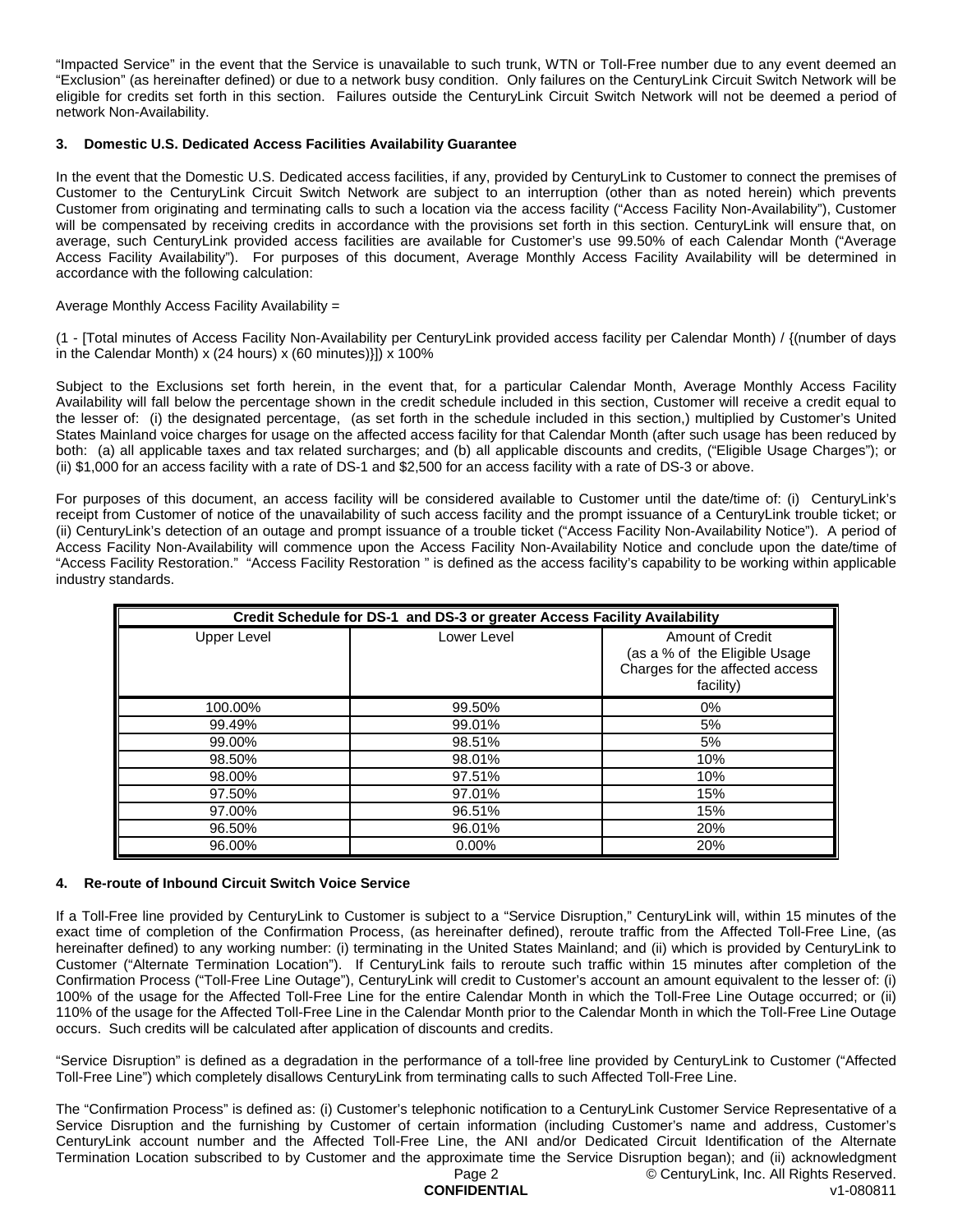from such CenturyLink Customer Service Representative that traffic to the Affected Toll-Free Line will, in accordance with the terms of this guarantee in this section, be rerouted within 15 minutes of the conclusion of Customer's telephone call to CenturyLink.

The credit will be applied within 60 days of the Service Disruption. The credit will be calculated based on all calls to the Affected Toll-Free Line(s) and applied to Customer's interstate usage.

CenturyLink is guaranteeing only that calls will be rerouted within 15 minutes upon completion of the Confirmation Process, not that service will be restored to the main location in that timeframe. This guarantee does not apply and a Service Disruption will not be deemed to have occurred in the event calls are not originated or terminated due to network busy conditions.

A maximum of 5 affected toll free numbers per Customer, per occurrence will be covered under the guarantee in this section.

In order to be eligible for a credit or the re-route of such service, Customer is required to designate and provide to CenturyLink an Alternate Termination Location with enough capacity to adequately handle or terminate the rerouted traffic. Other than as set forth herein, CenturyLink will not be responsible or liable for uncompleted calls due to problems with the Alternate Termination Location or insufficient capacity or number of lines at the Alternate Termination Location designated by Customer. Customer understands that CenturyLink will bill for such redirected calls in accordance the terms set forth in the applicable tariff or agreement under which CenturyLink is providing the service to Customer and the service termination method of such re-routed calls.

The guarantee in this section will not apply to the unavailability of a Toll-Free line for any of the following events:

- (a) A service disruption occurs during any period when Customer has released the service to CenturyLink for maintenance or rearrangement purposes, or for the installation or deinstallation of a Customer order;
- (b) A service disruption occurs during a period when Customer elects not to release the service(s) for testing and/or repair and continues to use it on an impaired basis;
- (c) A service disruption is caused by the failure of the National Service Management System ("SMS") 800 database and/or system;
- (d) CenturyLink is not the Responsible Organization (as hereinafter defined) for the Affected Toll-Free Line;
- (e) Customer is utilizing CenturyLink's Toll-Free Verified and Non-verified PAC, GeoRouting, or Menu Routing services;
- (f) A service disruption caused by Customer's use of CenturyLink services in any unauthorized or unlawful manner and/or breach of a term set forth in the agreement under which CenturyLink is providing the Service to Customer; and/or
- (g) A service disruption is caused by or resulting from a force majeure event beyond the reasonable control of CenturyLink including, but not limited to, and act of God, government regulations or national emergency.

### **5. Chronic**

Subject to the terms, exclusions and restrictions described herein, if, during three consecutive Calendar Months or any six Calendar Months in any 12 month period, (i) the aggregate amount of credits received by Customer in accordance with this document for a particular Impacted Service, exceeds 25% of Customer's total monthly usage charges associated with such service, after application of any discounts or credits, for that Impacted Service or (ii) Customer is entitled to the maximum available credit for an affected access facility under Section 3, Customer may, upon 30 days' prior written notice to CenturyLink, terminate the Impacted Service or affected facility without incurring any early termination charges associated with such Impacted Service or facility except for usage charges accrued to the date of termination.

Subject to the terms, exclusions and restrictions described herein, if, during any two Calendar Months in any 12 month period, the aggregate amount of credits received by Customer in accordance with this document for all Impacted Services and affected facilities exceeds 15% of Customer's total monthly charges, after application of any discounts or credits, for all of Customer's Circuit Switched Network voice usage facilities during such month, Customer may, upon 30 days' prior written notice to CenturyLink, terminate all of the inbound and/or outbound circuit switched voice service in the United States Mainland provided by CenturyLink to Customer and associated access facilities, without incurring any early termination charges associated with the Services, except for usage charges accrued to the date of termination. Customer's right to terminate the Services in accordance with this section will not apply during any 12 month period in which Customer had less than 5 access facilities or diverse locations utilizing Services and will not apply to services other than the Services."

Customer must exercise any termination right available to it under this section within 30 days after Customer first becomes eligible to exercise the applicable termination right. In the event Customer fails to comply with the condition set forth in the immediately preceding sentence, Customer will, with respect to the applicable termination right, have waived its right to such termination right.

In the event Customer is unable to meet the monthly commitment for all services being provided by CenturyLink to Customer under the agreement applicable to the Services as a direct result of the termination of an affected facility, Impacted Service or the Services pursuant to this document, Customer and CenturyLink will negotiate in good faith to reach an alternative monthly commitment which will be in consideration of eligible revenue to CenturyLink for which Customer no longer receives credit in determining whether the monthly commitment is satisfied.

### **6. General Terms and Conditions**

Service is regulated as explained in Customer's Agreement with CenturyLink. In the event the terms of this document are inconsistent with a state tariff, the tariff will apply.